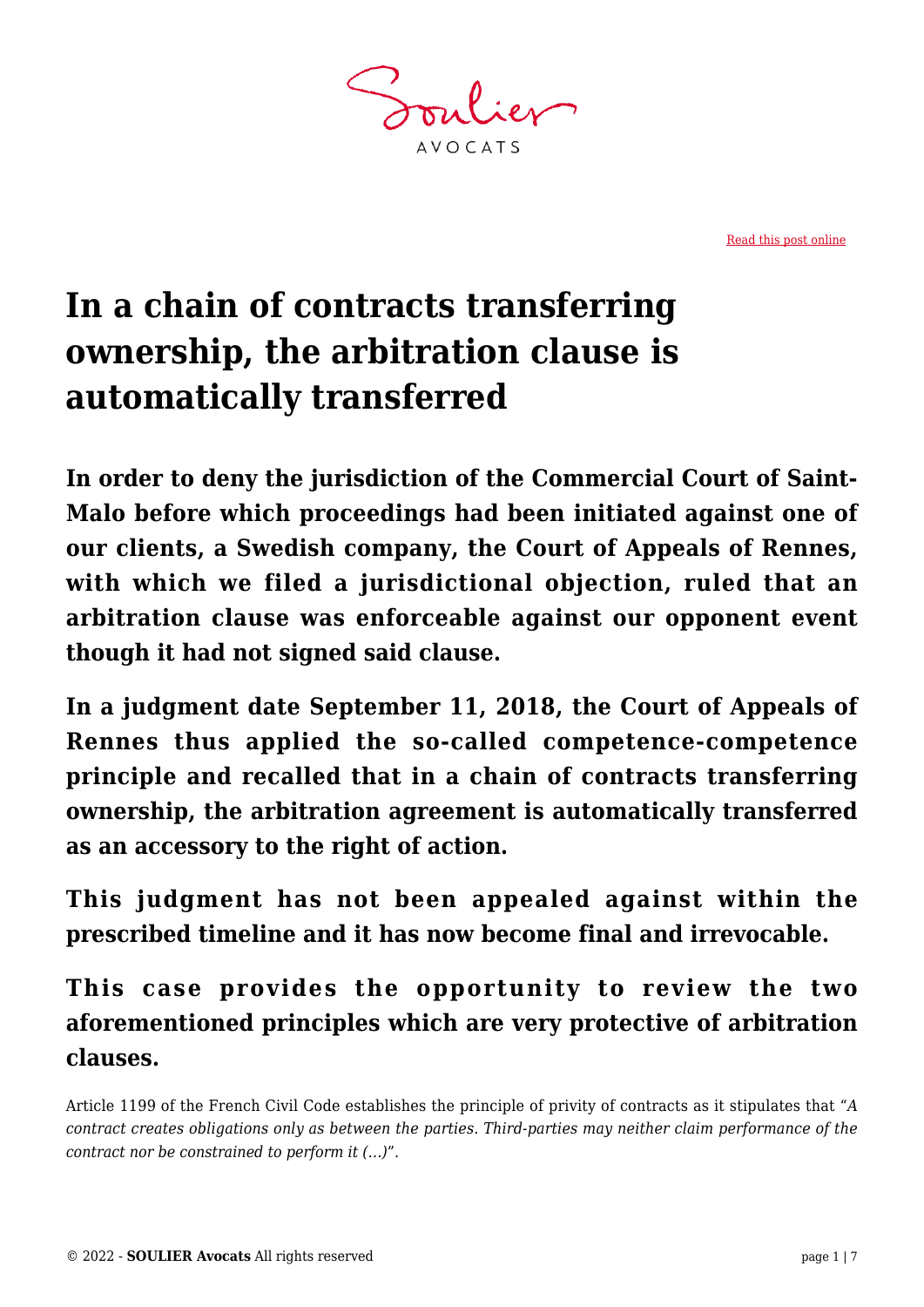

As such, it is forbidden to invoke against a third-party the clause of a contract that the latter has not accepted and to which it is not a party. This fundamental principle in contract law ensures a degree of certainty in the rights and obligations of the parties to a contract.

There are only very few exceptions to the principle of privity of contracts.

Yet, there is one that we pursued in a case where we defended a Swedish manufacturer sued by one of its distributor's clients before the Commercial Court of Saint-Malo.

#### **Fact and procedure**

Our client manufactures and sells its technology across the globe through a network of authorized distributors.

To this end, it had entered into a distribution contact with a French distributor.

This distribution contract included an arbitration clause drafted as follows:

*"Any dispute, controversy or claim arising out of or in connection with the Contract, or the breach, termination or invalidity thereof, shall be finally settled by arbitration in accordance with the Arbitration Rules of the Arbitration Institute of the Stockholm Chamber of Commerce. The seat of arbitration shall be Stockholm, Sweden. The language to be used in the arbitral proceedings shall be English. However, notwithstanding the aforementioned, either Party shall be entitled to seek preliminary injunction."*

This was the standard arbitration clause recommended by the Arbitration Institute of Stockholm.

The French distributor went bankrupt.

One of the clients of the French distributor who had bought the Swedish technology argued that the product was defective and summoned the Swedish manufacturer before the Commercial Court of Saint-Malo, i.e. the court having jurisdiction over the territory where this client (the sub-purchaser) was based.

In order to seek the liability of our client, the dissatisfied purchaser relied on the so-called **direct action theory** under which in a group of contracts (i.e. a chain of contracts in the case at hand) a party (for example a sub-purchaser) may bring an action in contract against another party (for example the manufacturer) **even though they have not personally entered into any contract**.

As such, using the direct action theory, the sub-purchaser initiated an action in contract against the manufacturer of the product even though it had not concluded any contract with such manufacturer. As a matter of fact, the sub-purchaser had entered into a contract with the French distributor of our client.

Before the Commercial Court of Saint-Malo, we raised *in limine litis* (i.e. before any defense on the merits) a plea of lack of jurisdiction and invoked the aforementioned arbitration clause.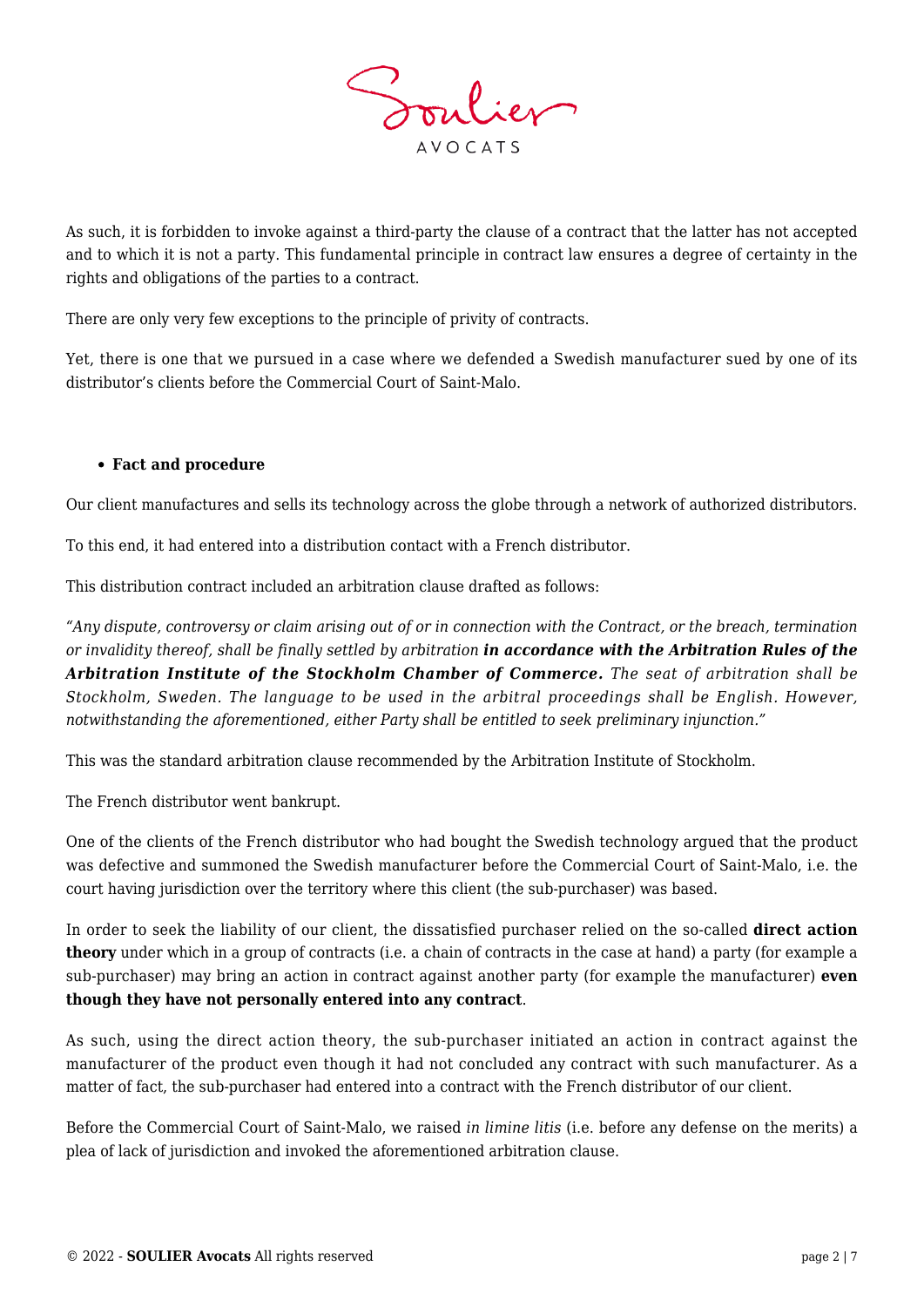

The Commercial Court of Saint-Malo rejected our plea and held that it was competent to hear the dispute. The first-instance judges considered that a clause that was binding between the manufacturer and its distributor, that had not been accepted by the sub-purchaser and that had not even been brought to its knowledge was not enforceable against it.

We filed a jurisdictional objection against this decision before the Court of Appeals of Rennes. It sustained our objection.

The Court of Appeals held that the arbitration clause was enforceable against the sub-purchaser and recalled that "*in a chain of contracts transferring ownership, the arbitration clause is automatically transferred as an accessory to the right of action which is itself an accessory to the substantial right being transferred*".

#### **The arbitration agreement is automatically transferred as an accessory to the right of action**

The Court of Appeals of Rennes applied an established case-law according to which the benefit granted to the one who has the right to exercise a direct action in contract (the sub-purchaser) against the ultimate contractual party (the manufacturer) – even though there is no contract between the two – is compensated towards the sued defendant (the manufacturer) **by virtue of the clauses stipulated in the latter's contract** (i.e. the contract between the manufacturer and the distributor).

In return for the benefit thus granted to the sub-purchaser who may exercise a direct action, the manufacturer may invoke the clauses set forth in its contract and, more generally, all defenses that it could have used against its own contractual partner, i.e., in the present case, the distributor.

This principle that applies to a chain of contracts was set out in a decision of the First Chamber of the *Cour de Cassation* (French Supreme Court) dated June 7, 1995:

#### <span id="page-2-0"></span>*"The manufacturer of the sold product is entitled to use against the sub-purchaser that brings an action in contract all the defenses that it may use against its own contractual partner"*[\[1\]](#page-5-0)*.*

This general rule concerning the clauses set forth in the initial contract also applies to arbitration clauses that confer jurisdiction to an arbitration tribunal to settle disputes, as per an established case-law according to which:

<span id="page-2-1"></span>*"In a chain of contracts transferring ownership, the arbitration clause is automatically transferred as an accessory to the right of action which is itself an accessory to the substantial right being transferred".*[\[2\]](#page-5-1)

As such, **in a chain of contracts transferring ownership**, an arbitration clause entered into between two contractual partners is automatically transferred to the other parties to the chain of contracts as an **accessory to the right of action**, and the fact that these other parties are unaware of this clause or have not expressly accepted it does not in any way exclude the application of this rule.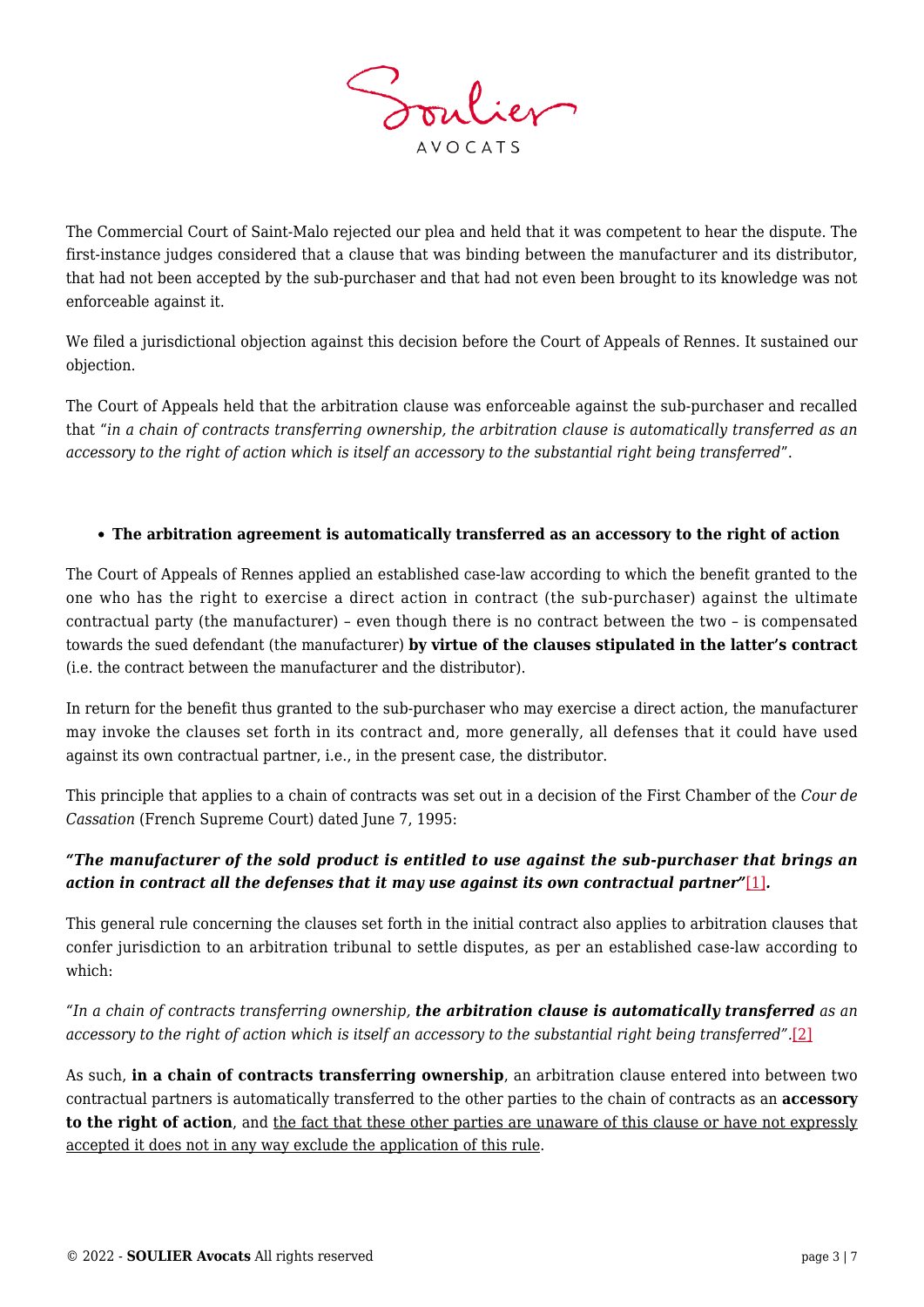

In a decision dated July 9, 2014, the *Cour de Cassation* reaffirmed this rule as follows:

*"Having pointed out the existence of a chain of contracts transferring ownership that followed the conclusion of the initial contract dated June 8, 2000, whenever the dispute concerns defective products falling within the scope of the arbitration clause that provides that any dispute arising from or in connection with this contract ought to be settled by way of arbitration, the Court of Appeals rightly inferred therefrom that the arbitration agreement – that is automatically transferred as an accessory to the right of action – was not manifestly inapplicable as the presence of a jurisdiction clause in one of these contracts does not affect the jurisdiction of the arbitration tribunal to rule on the existence, validity and scope of the arbitration agreement"*[\[3\]](#page-5-2)*.*

<span id="page-3-1"></span><span id="page-3-0"></span>In order to challenge this well-established case-law, our opponent referred to a judgment of the Court of Appeals of Versailles<sup>[4]</sup> that refused to enforce against a third-party an arbitration clause set forth in an **insurance contract**.

However, an insurance contract is not a contract that transfers ownership. In that particular case adjudicated by the Court of Appeals of Versailles, there were neither a chain of contracts nor a contract that transferred ownership.

As such, the Court of Appeals of Rennes before which we had brought our case rightfully disregarded this decision and made a strict application of the *Cour de Cassation*'s case-law.

#### **The competence-competence principle**

In adjudicating the case, the Court of Appeals of Rennes also applied the so-called competence-competence principle ignored by the first-instance judges, and ruled as follows:

*"As the existence of an arbitration clause that is not manifestly inapplicable to the relationships between the parties is established, the arbitral tribunal has, as per Article 1465 of the* [French] *Code of Civil Procedure, exclusive jurisdiction to rule on objections to its jurisdictional power. It follows therefrom that the national court, if the matter has not yet been referred to the arbitral tribunal, must decline jurisdiction, unless the arbitration agreement is manifestly void."*

The Court of Appeals of Rennes thus applied Article 1465 of the French Code of Civil Procedure according to which "*the arbitral tribunal has exclusive jurisdiction to rule on objections to its jurisdictional power*" and Article 1448 of the same Code that further stipulates:

*"Where a dispute, referred to an arbitral tribunal pursuant to an arbitration agreement, is brought before a national court of law, the latter must decline jurisdiction, unless if the case has not yet been brought before the arbitral tribunal and if the arbitration agreement is manifestly void or manifestly inapplicable."*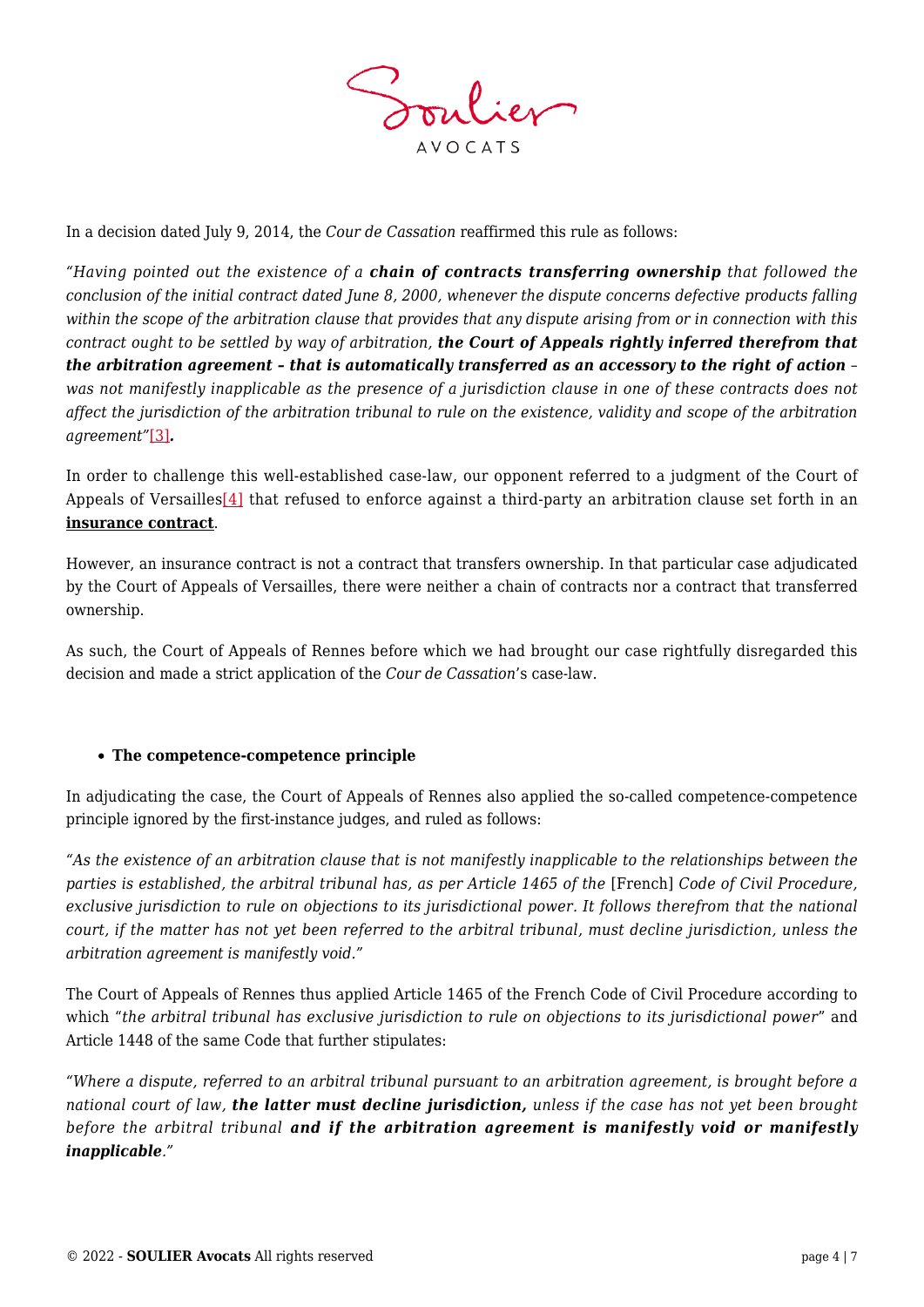

These two Articles apply the competence-competence principle according to which the arbitrator has exclusive jurisdiction to rule on its jurisdictional power.

As such, if the arbitral tribunal has not yet been constituted, the arbitrator alone is competent to rule on the validity of the arbitration clause unless the national judge finds that **said clause is manifestly void or inapplicable**.

An extensive and consistent line of decisions regularly recalls this principle.

As such, in a decision dated September 5, 2018, the *Cour de Cassation* ruled that "*Where a dispute, referred to an arbitral tribunal pursuant to an arbitration agreement, is brought before a national court of law, the latter must decline jurisdiction, unless if the case has not yet been brought before the arbitral tribunal and if the arbitration agreement is manifestly void or manifestly inapplicable*"[\[5\]](#page-5-4).

<span id="page-4-1"></span><span id="page-4-0"></span>In another case, the First Civil Chamber of the *Cour de Cassation* had already held that "*the national judge who finds that the arbitration agreement is not manifestly inapplicable, can only decline jurisdiction*["\[6\]](#page-5-5) or that "*the arbitrator must, as a matter of priority and under the control of the annulment judge, rule on the existence, validity and scope of the arbitration agreement*"[\[7\]](#page-5-6).

### <span id="page-4-2"></span>**In addition, the** *Cour de Cassation* **is also very strict when it comes to assessing whether an arbitration clause is manifestly void or inapplicable.**

In a decision dated September 21, 2016, the First Civil Chamber of the *Cour de Cassation* held that "*By carrying out a substantial and in-depth examination of the contractual negotiations between the parties to conclude that they had not made any commitments towards each other*", the Court of Appeals had ruled "*on the basis of grounds that were inappropriate to characterize the manifest inapplicability of the arbitration clause*".[\[8\]](#page-5-7)

<span id="page-4-3"></span>In another decision, the First Civil Chamber of the *Cour de Cassation* quashed a judgment that "*held that the claim for indemnification brought (…) in tort in relation to the sudden breach of discussions do not concern in any way the distribution contract that used to govern the relationships between the parties"* (contract that contained the arbitration clause).

The *Cour de Cassation* considered that "*by determining so on the basis of grounds that were inappropriate to characterize the manifest voidness or inapplicability of the arbitration clause – which alone is likely to challenge the jurisdiction of the arbitrator to rule on the existence, validity and scope of the arbitration agreement – the Court of Appeals has breached the principle [according to which the arbitrator must as a matter of priority rule on his own jurisdictional power]".*[\[9\]](#page-5-8)

<span id="page-4-4"></span>As a matter of fact, the arbitration clause has been found manifestly void or inapplicable in a very limited number of cases.

There exists, however, one particular case that deserves attention. In a decision dated July 6, 2016, the *Cour*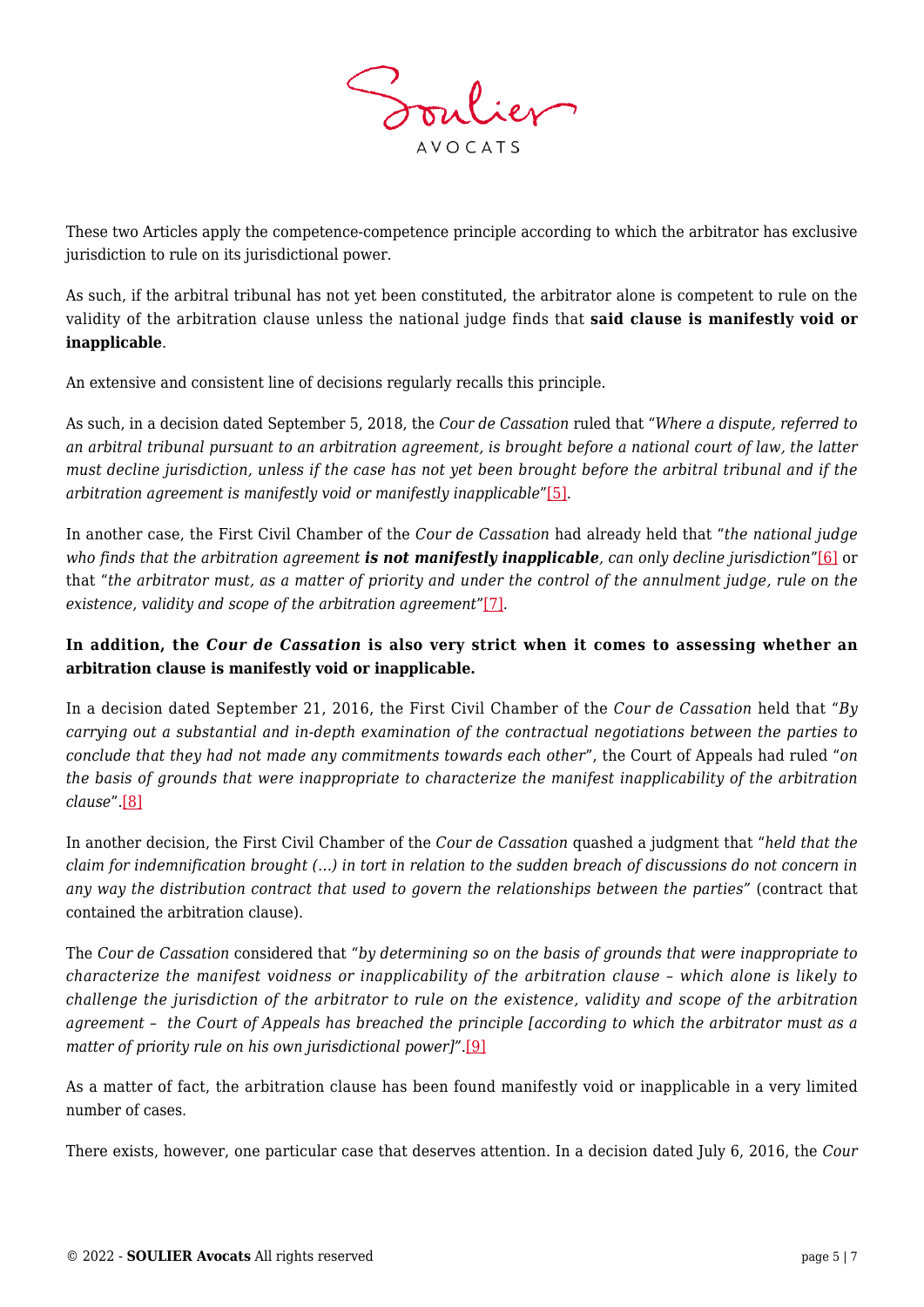

*de Cassation* ruled that an arbitration clause was manifestly inapplicable.

In that specific case, the Ministry of the Economy had initiated proceedings before the Court for the purpose of putting an end to illegal practices, as per Article L. 442-6 III of the French Commercial Code.

The *Cour de cassation* considered that "*The action thus brought* [by the Minister] *as part of its mission to act as the guardian of the economic public policy to protect the functioning of the market and competition is an autonomous action which, because of its nature and object, may only be adjudicated by national courts*"*.*

The *Cour de Cassation* inferred therefrom that "*the arbitration clause set forth in the distribution contract was manifestly inapplicable to the dispute (…) as the Ministry acted neither as a party to the contract nor on the basis on such contract."*[\[10\]](#page-5-9)

<span id="page-5-10"></span>The cases in which arbitration clauses are held manifestly inapplicable remain, however, isolated and unusual.

The decision of the Court of Appeals of Rennes dated September 11, 2018 and commented in this article comes as a new illustration thereof.

<span id="page-5-0"></span>[\[1\]](#page-2-0) First Civil Chamber of the *Cour de Cassation*, June 7, 1995, JurisData n° 1995-001538

<span id="page-5-1"></span>[\[2\]](#page-2-1) First Civil Chamber of the *Cour de Cassation*, March 27, 2007, n°04-20842; First Civil Chamber of the *Cour de Cassation*, January 9, 2008, n°07-12349

- <span id="page-5-2"></span>[\[3\]](#page-3-0) First Civil Chamber of the *Cour de Cassation*, July 9, 2014, n°13-17402
- <span id="page-5-3"></span>[\[4\]](#page-3-1) Court of Appeals of Versailles, May 2, 2017, n°16/01166
- <span id="page-5-4"></span>[\[5\]](#page-4-0) First Civil Chamber of the *Cour de Cassation*, September 5, 2018, n°17-13837
- <span id="page-5-5"></span>[\[6\]](#page-4-1) First Civil Chamber of the *Cour de Cassation*, February 12, 2014, n°13-10.346
- <span id="page-5-6"></span>[\[7\]](#page-4-2) First Civil Chamber of the *Cour de Cassation*, July 11, 2006, n°05-18.681
- <span id="page-5-7"></span>[\[8\]](#page-4-3) First Civil Chamber of the *Cour de Cassation*, September 21, 2016, n°15-28941
- <span id="page-5-8"></span>[\[9\]](#page-4-4) First Civil Chamber of the *Cour de Cassation*, April 25, 2006, n°05-15528
- <span id="page-5-9"></span>[\[10\]](#page-5-10) First Civil Chamber of the *Cour de Cassation*, July 6, 2016, n°15-21811

**[Soulier Avocats](https://www.soulier-avocats.com)** is an independent full-service law firm that offers key players in the economic, industrial and financial world comprehensive legal services.